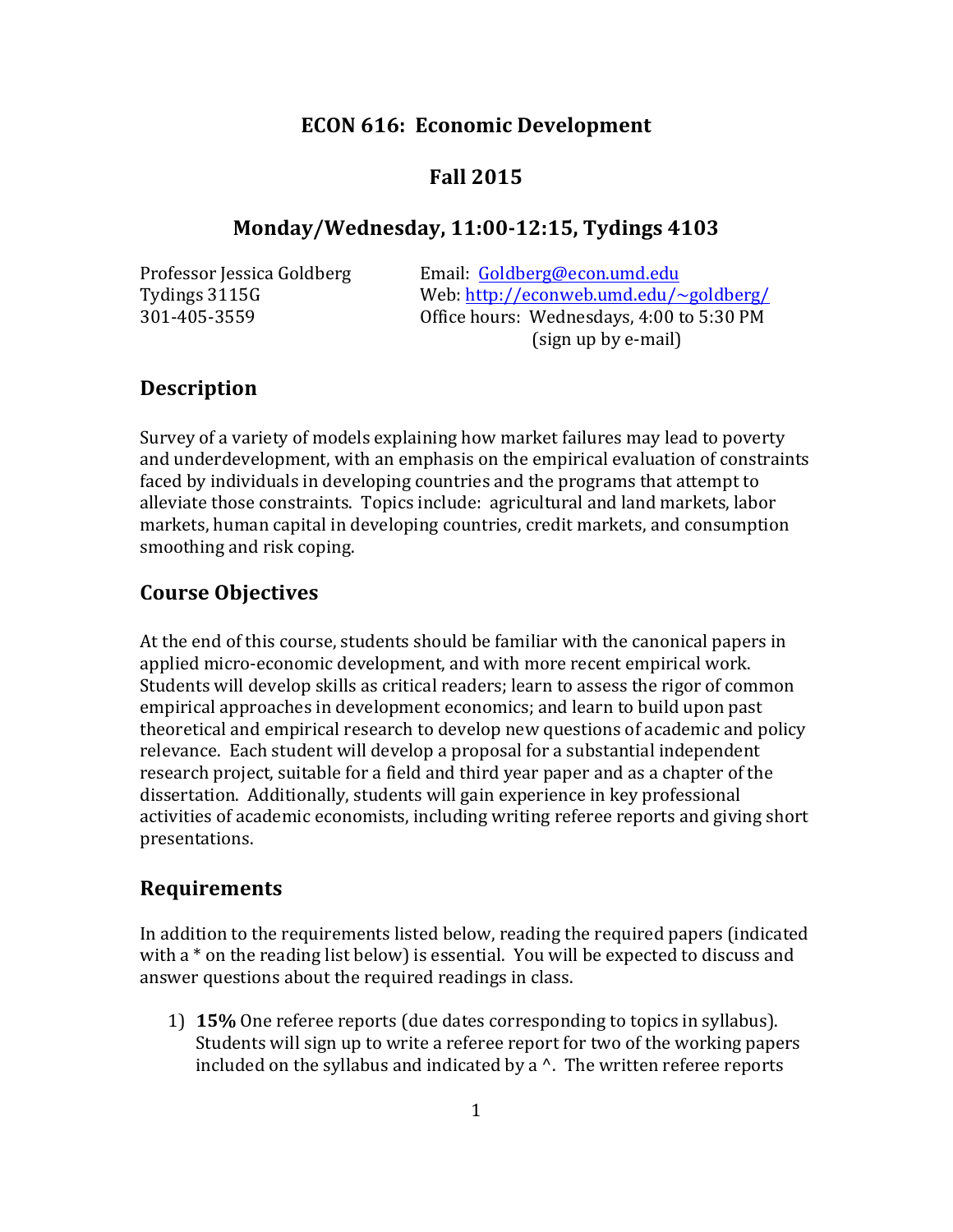will be due on the day the topic is covered in class, and accompanied by a 30minute in-class presentation that summarizes and critiques the paper.

- 2) **35%** Replicate and extend assignment (due Wednesday Dec. 9; see handout)
- 3) **15%**: Three two-page research ideas, including the following sections (due Monday Nov. 30)
	- i. Statement of the research question.
	- ii. Motivation/importance of the problem (4-5 sentences).
	- iii. **Brief** summary of the related literature (1 paragraph).
	- iv. Proposed data and/or setting for the research. What variables will you need in your analysis? How can you obtain the needed data?
	- v. Empirical strategy (identification strategy and proposed estimating equations). Include a discussion of the required sample size.
	- vi. Key outcomes (include "mock-ups" of key tables) and expected results.

These research ideas must be for feasible projects you could carry out as part of your dissertation. No more than one idea may be for an RCT, and if you propose an RCT, you must include a budget and proposed timeline for implementation.

- 4) **15%** Midterm exam (Monday Oct. 26, in class).
- 5) **20%** Final exam (Wednesday Dec. 9, in class).

You are strongly encouraged to attend the Labor, Public Finance, and Development seminar, which meets from 3:30 PM to 5:00 PM on Thursdays. You may also be interested in the Trade, Institutions, and Politics seminar, which meets from 3:30 PM to 5:00 PM on Mondays.

# **Reading List**

Readings marked with an asterisk  $(*)$  are required and will be discussed in class; readings with double asterisks  $(**)$  are recommended. Other readings are provided as references for students especially interested in each topic. Working papers marked with a caret  $(^{\wedge})$  are examples of the most recent developments in the literature. One of the course requirements is to write a referee report for a working paper included in this reading list.

**This reading list is long, but does not include every important topic in development economics.** In particular, macro development topics including poverty and inequality measurement and economic growth get less attention than they deserve. The course will not cover political economy or public infrastructure. I have entirely omitted readings on the relationship between institutions and economic development, which are covered in Economics 681.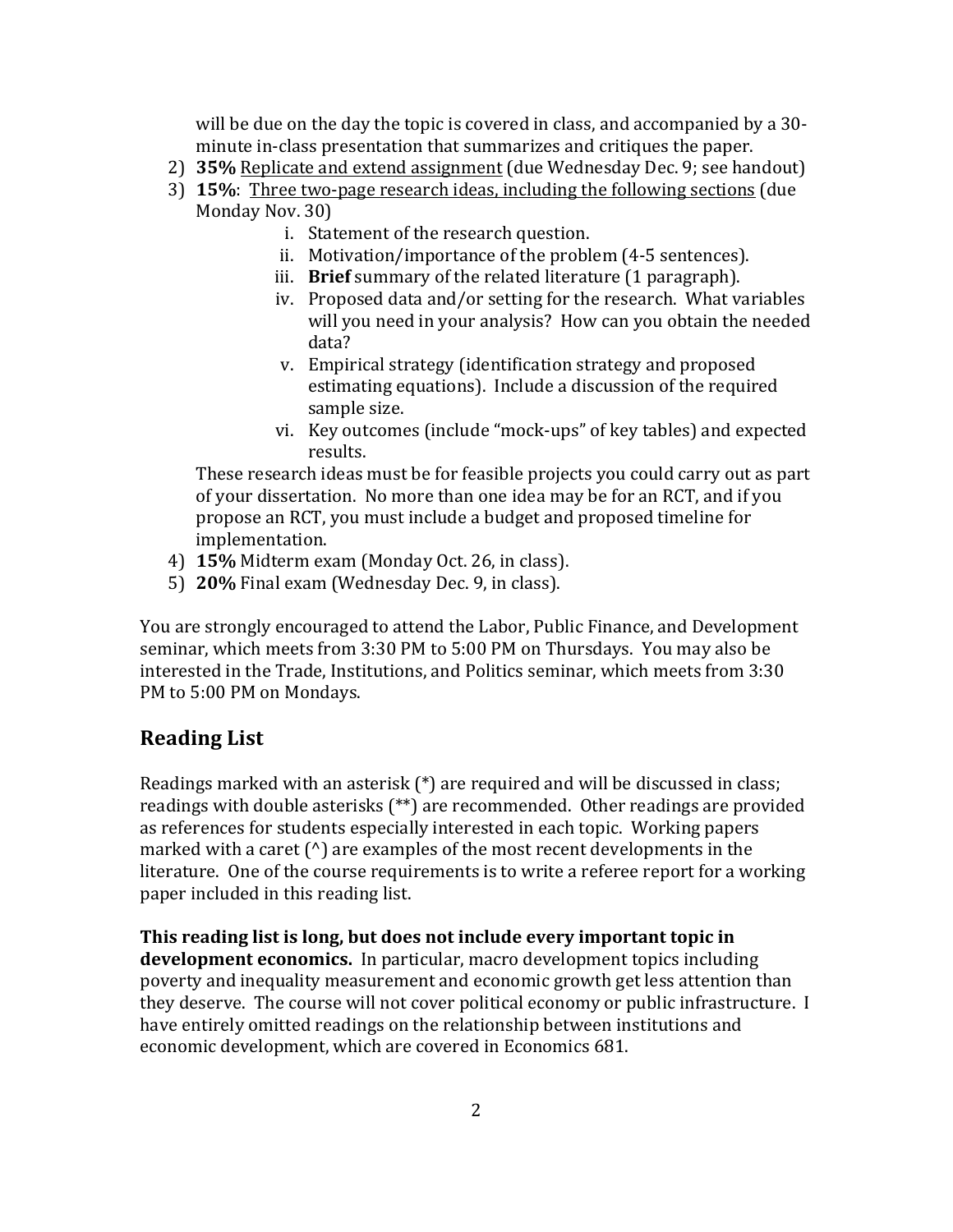I strongly encourage you to build up your own file of notes as you read papers for this and other field classes. One option is to write brief summaries of papers after you read them. Another is to keep spreadsheet that records bibliographical information as well as the main research question, the identification strategy, the conclusion, and your brief comments on the paper. These files will be useful as you prepare for exams in this class, for finding related literature as you are writing papers, and in ensuring you are prepared to discuss the classic and recent literature in the field as you go on the job market. You may find it useful to use a PDF management program such as Papers (for Macs) to organize files, search abstracts, and create LaTeX-friendly bibliographies.

I have assigned chapters of Angrist and Pischke's excellent Mostly Harmless Econometrics in some weeks. These readings will complement the substantive journal articles with a discussion of the econometric methods used in development and other applied micro fields. I strongly encourage you to read these chapters to build your knowledge of how to read and write empirical papers.

## In addition to the articles below, excellent general references and textbooks **include:**

Angrist, Joshua D. and Jorn-Steffen Pischke (2009). Mostly Harmless Econometrics: An Empiricist's Companion. Princeton University Press.

Bardhan, Pranab and Christopher Udry (1999). Development Microeconomics. Oxford University Press.

Deaton, Angus (1997). The Analysis of Household Surveys. Johns Hopkins.

Ray, Debraj (1998). Development Economics. Princeton University Press.

#### **1. Poverty and inequality measurement (1 lecture – August 31)**

#### **Poverty**

- \*Foster, James, Joel Greer and Erik Thorbecke (1984). "A Class of Decomposable Poverty Measures," *Econometrica*, Vol. 52, No. 3, pp. 761-766.
- \*\*Atkinson, Anthony B. (1987). "On the Measurement of Poverty." *Econometrica*, Vol. 55, No. 4, pages 749-764.
- Chen, Shaohua and Martin Ravallion (2001). "How did the World's Poorest Fare in the 1990s?" Review of Income and Wealth, Vol. 43, No. 3, pages 283-300.
- \*Deaton, Angus (2005). "Measuring Poverty in a Growing World (or Measuring Growth in a Poor World)." *Review of Economics and Statistics*, Vol. 87, No. 1, pages 1-19.
- \*\*Alkire, Sabrina and James Foster (2009). "Counting and Multidimensional Poverty Measurement (Revised and Updated)," OPHI Working Paper 32.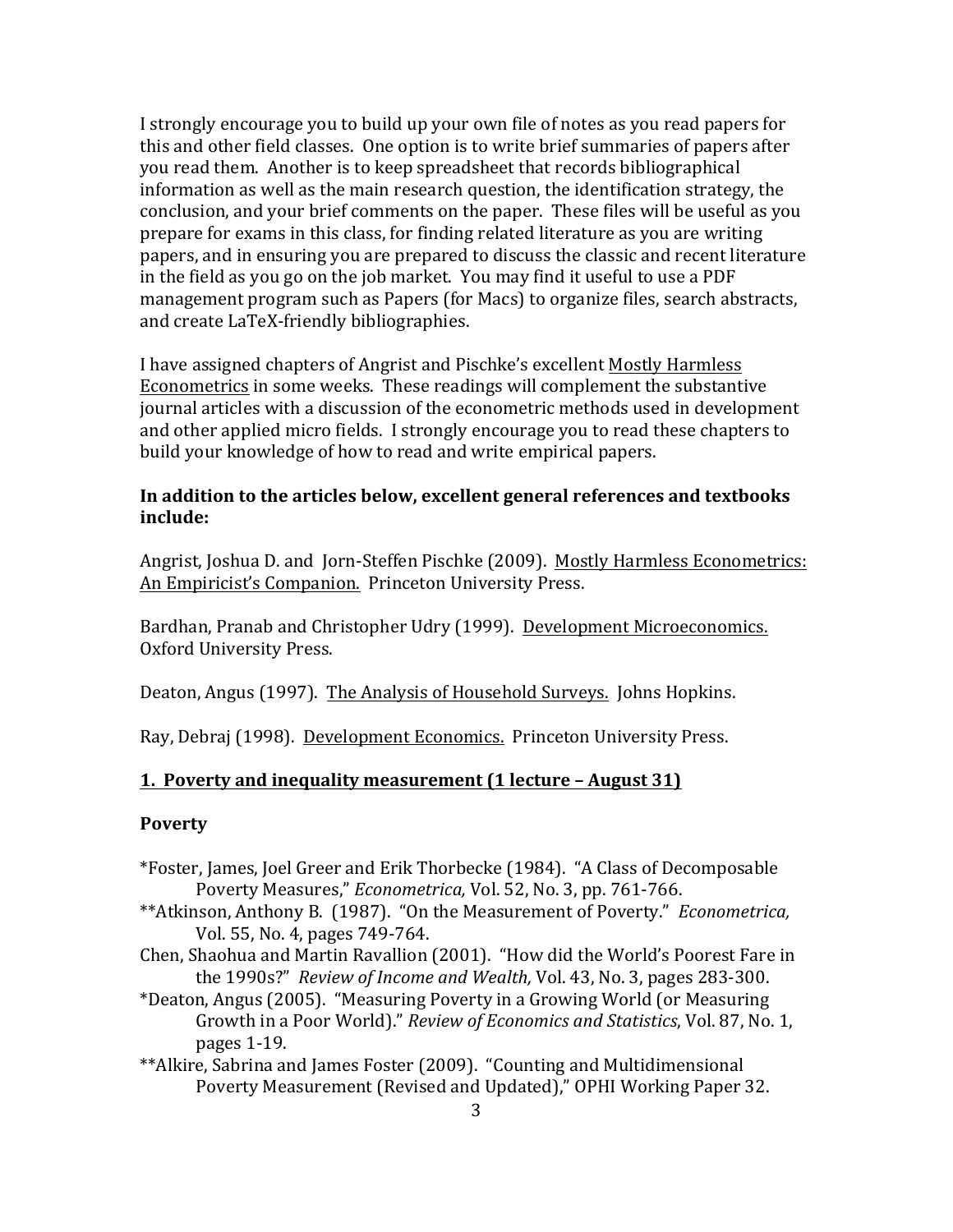# **Inequality**

- Shorrocks, Anthony (1983). "Ranking Income Distributions." *Econometrica*, Vol. 50, No. 197, pages 3-17.
- Atkinson, Anthony B. (1987). "On the Measurement of Poverty." *Econometrica*, Vol. 55, No. 4, pages 749-764.
- Deininger, Klaus and Lyn Squire (1996). "A New Data Set Measuring Income Inequality," World Bank Economic Review, Vol. 10, No. 3, pages 565-591.
- \*Deaton, Angus (1997). "Welfare, Poverty, and Distribution." Chapter 3 of The Analysis of Household Surveys: Microeconometric Analysis for Development Policy.
- \*\*Cowell, Frank (2000). "Measurement of Inequality." In A.B. Atkinson and F. Bourguignon, editors, Handbook of Income Distribution, Volume 1. North Holand. Pages 87-116. (please read pages 89-107).
- Ligon, Ethan (2010). "Measuring Risk by Looking at Changes in Inequality: Vulnerability in Ecuador," CUDARE Working Paper No. 1095.

## **2. Economic growth (1 lecture – September 2) Angrist and Pischke, chapter 2**

#### **Trends in growth**

- Kuznets, Simon (1973). "Modern Economic Growth: Findings and Reflections." *American Economic Review,* Vol. 63, No. 3, 247-258.
- \*Jones, Chad (1997). "On the Evolution of the World Income Distribution," *Journal of Economic Perspectives,* Vol. 11, No. 3, pages 19-36.
- \*Prichet, Lant (1997). "Divergence, Big Time." *Journal of Economic Perspectives,* Vol. 11, No. 3, pages 3-18.
- Easterlin, Richard (2000). "The Worldwide Standard of Living since 1800." *Journal* of Economic Perspectives, Vol. 14, No. 1, pages 7-26.

### **Empirical growth**

- \*\*Barro, Robert (1991). "Economic Growth in a Cross Section of Countries." *Quarterly Journal of Economics,* Vol. 106, pages 407-443.
- \*Mankiw, Gregory, David Romer and Davie Weil (1992). "A Contribution to the Empirics of Economic Growth." *Quarterly Journal of Economics*, Vol. 107, pages 407-437.
- Quah, Danny (1993). "Empirical Cross-Sectional Dynamics in Economic Growth." *European Economic Review,* Vol. 37, pages 426-434.
- Caselli, F., G. Esquivel and F. Lefort (1996). "Reopening the Convergence Debate: A New Look at Cross-Country Growth Empirics." *Journal of Economic Growth*, Vol. 1, No. 3, pages 363-389.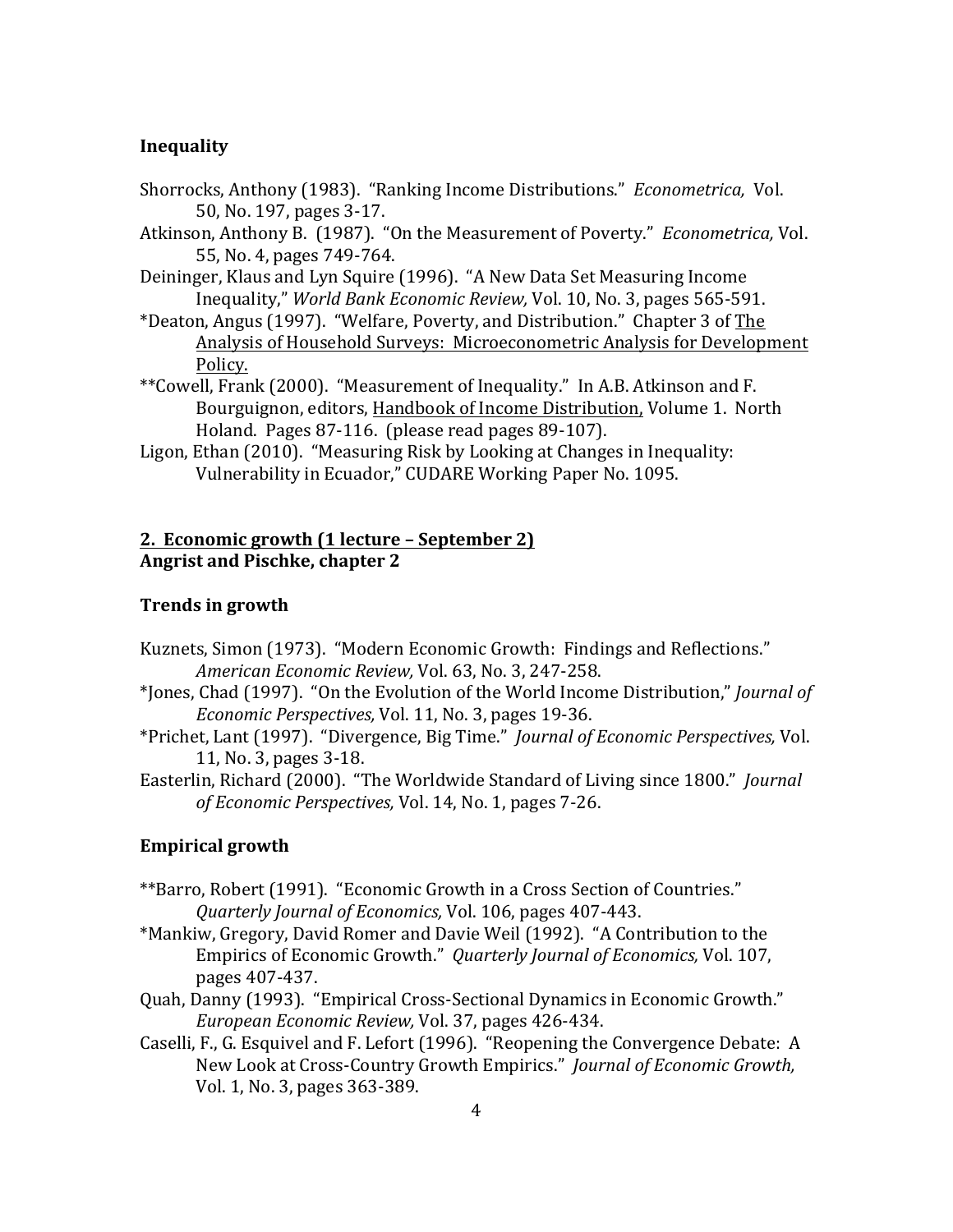- Barro, Robert (1997). "Economic Growth and Convergence." Chapter 1 of Determinants of Economic Growth: A Cross-Country Empirical Study, Cambridge: MIT Press.
- Hall, Robert and Charles Jones (1999). "Why do Some Countries Produce so Much More Output per Worker than Others," *Quarterly Journal of Economics*, Vol. 114, pages 83-226.
- Banerjee, Abhijit and Esther Duflo (2003). "Inequality and Growth: What Can the Data Say?" *Journal of Economic Growth*, Vol. 8, No. 3, pages 267-299.
- \*\*Banerjee, Abhijit and Esther Duflo (2005). "Growth Theory through the Lens of Development Economics," in Philippe Aghion and Steven Durlauf. eds., Handbook of Economic Growth, Edition 1, Vol. 3, Chapter 1.

## **3. Agriculture and land markets (4 lectures)**

# **Property rights and land tenure – September 16** Angrist and Pischke, chapter 3

- \*Besley, Timothy (1995). "Property Rights and Investment Incentives: Theory and Evidence from Ghana," *Journal of Political Economy*, Vol. 103, No. 5, pages 903-921.
- Besley, Timothy and Robin Burgess (2000). "Land Reform, Poverty Reduction, and Growth: Evidence from India," Quarterly Journal of Economics, Vol. 115, No. 2, pages 389-430.
- Jacoby, Hanan, Guo Li, and Scott Rozelle (2002). "Hazards of Expropriation: Tenure Insecurity and Investment in Rural China," American Economic Review, Vol. 92, No. 5, pages 1420-1447.
- \*Field, Erica (2007). "Entitled to Work: Urban Property Rights and the Labor Supply in Peru," *Quarterly Journal of Economics*, Vol. 122, pages 1561-1602.
- Goldstein, Marcus and Chris Udry (2008). "The Profits of Power: Land Rights and Agricultural Investment in Ghana," *Journal of Political Economy*, Vol. 116, No. 6, pages 981-1022.
- \*\*Udry, Chris (2011). "Land Tenure," in Ernest Aryeetey, Shantayanan Devarajan and Ravi Kanbur, eds. The Oxford Companion to the Economics of Africa.

# **Tenancy – September 21**

- Bardhan, Pranab and T. Srinivasan (1971). "Cropsharing Tenancy in Agriculture: A Theoretical and Empirical Analysis," *American Economic Review*, pages 48-64.
- Stiglitz, Joseph (1974). "Incentives and Risk in Sharecropping," *Review of Economic Studies,* pages 219-255.
- Newberry, David and Joseph Stiglitz (1978). "Sharecropping, Risk Sharing, and the Importance of Imperfect Information," in J. Roumasset et al., eds., Risk, Uncertainty, and Agricultural Development.
- \*\*Eswaren, Mukesh and A. Kotwal (1985). "A Theory of Contractual Structure in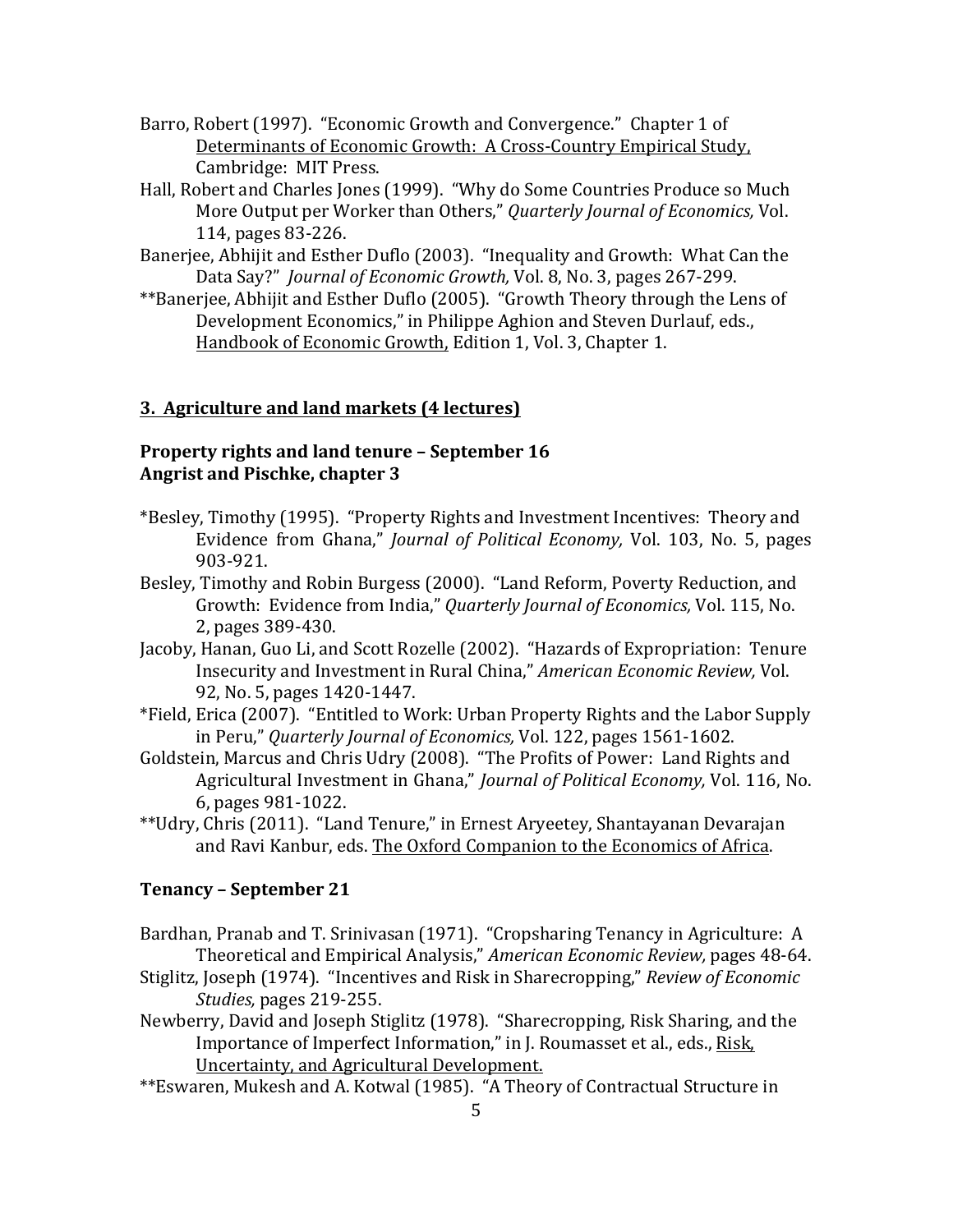Agriculture," American Economic Review, Vol. 75, No. 3, pages 352-367.

- Eswaran, Mukesh and A. Kotwal (1986). "Access to Capital and Agrarian Production Organization," *Economic Journal*, Vol. 96, pages 482-498.
- \*Shaban, Radwan (1987). "Testing between Competing Models of Sharecropping," *Journal of Political Economy, Vol.* 95, No. 5, pages 893-920.
- Otsuka, Keijiro and Yujiro Hayami (1988). "Theories of Share Tenancy: A Critical Survey," *Economic Development and Cultural Change*, Vol. 37, pages 31-68.
- \*\*Otsuka, Keijiro, H. Chuma, and Yujiro Hayami (1992). "Land and Labor Contracts in Agrarian Economies," *Journal of Economic Literature*, Vol. 30, No. 4, pages 1965-2018.
- Ackerberg, Daniel and Maristella Botticini (2002). "Endogenous Matching and the Empirical Determinants of Contract Form," *Journal of Political Economy*, Vol. 110, No. 3, pages 564-591.
- \*Banerjee, Abhijit, Paul Gertler, and Maitresh Ghatak (2002). "Empowerment and Efficiency: Tenancy Reform in West Bengal," *Journal of Political Economy*, Vol. 110, No. 2, pages 239-280.
- Banerjee, Abhijit and Maitresh Ghatak (2004). "Eviction Threats and Investment Incentives," *Journal of Development Economics*, Vol. 74, No. 2, pages 469-488.

## **Farm size and productivity – September 28**

- \*\*Bardhan, Pranab (1973). "Size, Productivity, and Returns to Scale: An Analysis of Farm-Level Data in Indian Agriculture," *Journal of Political Economy*, pages 1370-1380.
- Carter, Michael (1984). "Identification of the Inverse Relationship between Farm Size and Productivity: An Empirical Analysis of Peasant Agricultural Production," Oxford Economic Papers, Vol. 36, pages 131-145.
- Khandker, Shahidur, Stuart Mestelman, and David Feeny (1987). "Allocative Efficiency, the Aggregation of Labor Inputs, and the Effects of Farm Size and Tenancy Status: Tests from Rural Bangladesh," *Journal of Development Studies, Vol. 24, pages 31-42.*
- Feder, Gershon (1985). "The Relation Between Farm Size and Farm Productivity: The Role of Family Labor, Supervision, and Credit Constraints," *Journal of Development Economics,* Vol. 18, pages 297-313.
- \*Benjamin, Dwayne (1995). "Can Unobserved Land Quality Explain the Inverse Productivity Relationship?" *Journal of Development Economics, Vol. 46, No. 1,* pages 51-84.
- ^Foster, Andrew and Mark Rosenzweig (2011). "Are Indian Farms Too Small? Mechanization, Agency Costs, and Farm Efficiency." Mimeo, Yale University.

#### **Technological adoption – September 30**

Griliches, Zvi (1957). "Hybrid Corn: An Exploration in the Economics of Technological Change." *Econometrica*, Vol. 25, No. 4, pages 501–222. \*\*Foster, Andrew and Mark Rosenzweig (1995). "Learning by Doing and Learning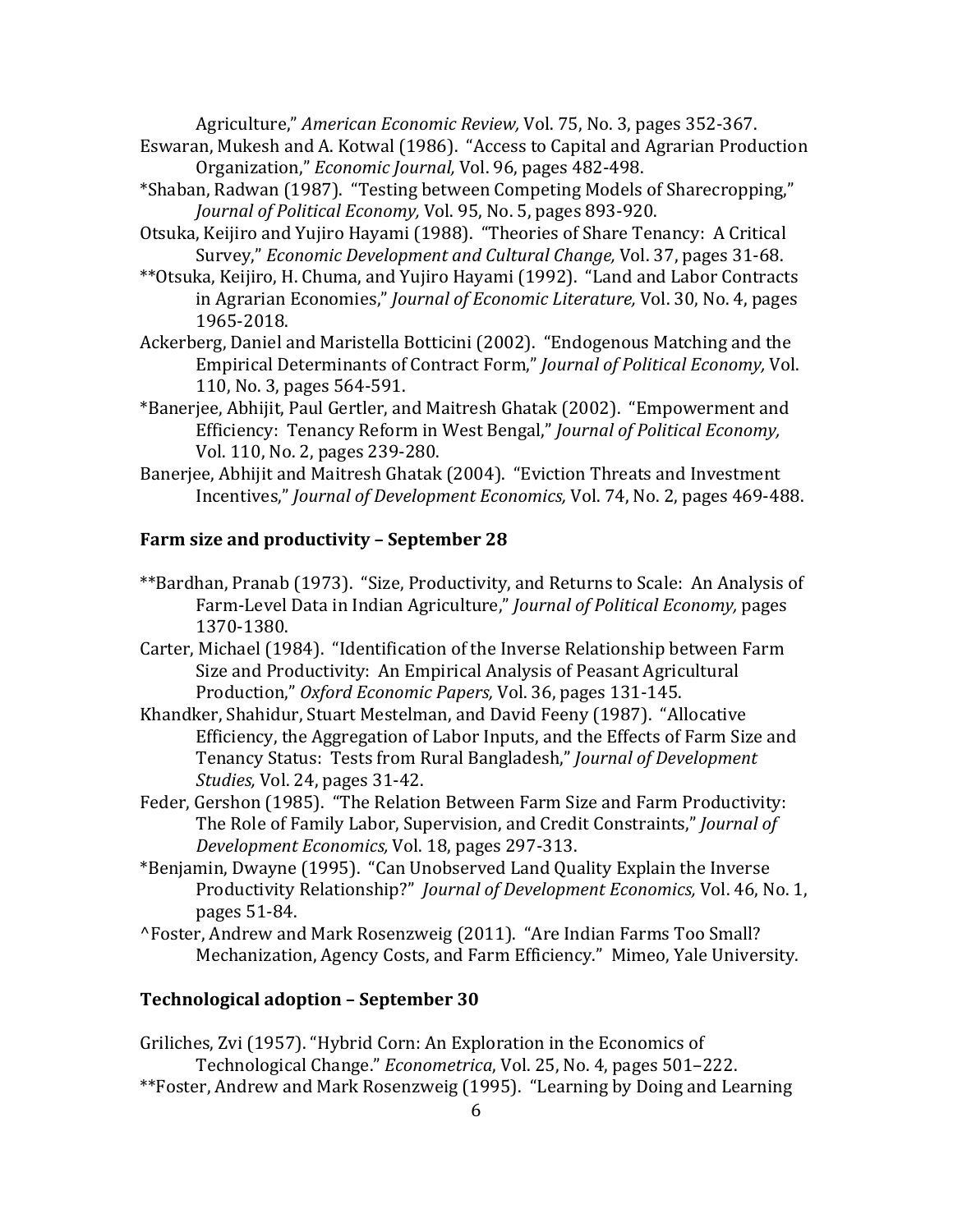from Others: Human Capital and Technical Change in Agriculture," *Journal of Political Economy,* pages 1176-1209.

- Munshi, Kaivan (2004). "Social Learning in a Heterogeneous Population: Technology Diffusion in the Indian Green Revolution." *Journal of Development Economics*, Vol. 73, No. 1, pages 185-213.
- Bandiera, Oriana, and Imran Rasul (2006). "Social Networks and Technology Adoption in Northern Mozambique." *Economic Journal*, Vol. 116, No. 514, pages 869–902.
- \*Conley, Timothy G., and Christopher R. Udry (2010). "Learning about a New Technology: Pineapple in Ghana." *American Economic Review*, Vol. 100, No. 1, pages 35–69.
- Bloom, Nicholas and Benn Eifert, Aprajit Mahajan, David McKenzie, and John Roberts (2013). "Does Management Matter? Evidence from India." *Quarterly Journal of Economics,* Vol. 128.
- <sup>^</sup>Emerick, Kyle (2014). "The Efficiency of Trading in Social Networks: Experimental Measures from India." Mimeo, University of California - Berkeley.

# **4. Labor markets (5 lectures)**

#### **Agricultural HH separability – October 5**

- Strauss, John (1984). "Joint Determination of Food Consumption and Production in Rural Sierra Leone: Estimates of a Household-Firm Model," Journal of *Development Economics,* Vol. 14, pages 327-353.
- De Janvry, Alain, Marcel Fafchamps, and Elizabeth Sadoulet (1991). "Peasant Household Behavior with Missing Markets: Some Paradoxes Explained," *Economic Journal, Vol.* 101, No. 409, pages 1400-1417.
- \*Benjamin, Dwayne (1992). "Household Composition, Labor Markets, and Labor Demand: Testing for Separation in Agricultural Household Models." *Econometrica,* Vol. 60, pages 287-322.
- Jacoby, Hanan (1993). "Shadow Wages and Peasant Family Labor Supply: An Econometric Application to the Peruvian Sierra." Review of Economics *Studies, Vol.* 60, pages 903-921.
- \*Skoufias, Emmanuel (1994). "Using Shadow Wages to Estimate Labor Supply of Agricultural Households," American Journal of Agricultural Economics, Vol. 76, No. 2, pages 215-227.
- Udry, Christopher (1996). "Efficiency and Market Structure: Testing for Profit Maximization in African Agriculture." Mimeo, Northwestern University.

#### **Agricultural labor markets – October 7**

Bardhan, Pranab (1983). "Labor Tying in a Poor Agrarian Economy: A Theoretical and Empirical Analysis," *Quarterly Journal of Economics*, Vol. 98, No. 3, pages 501-514.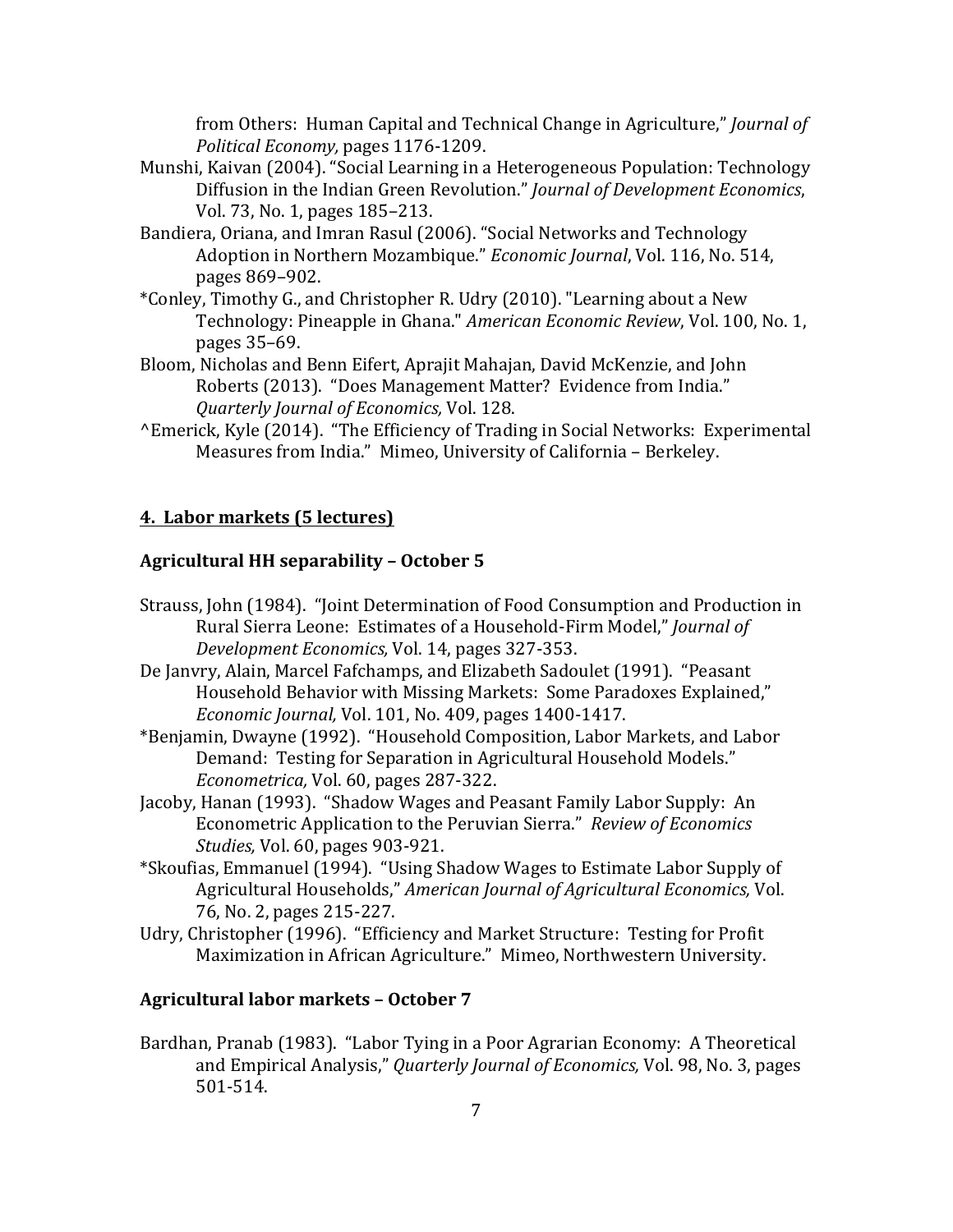- Binswanger, Hans and Mark Rosenzweig (1984). "Contractual Arrangements, Employment, and Wages in Rural Labor Markets: A Critical Review," in Hans Binswanger and Mark Rosenzweig, eds., Econometric Models of Labor Supply and Demand, Washington DC: World Bank Press, pages 1-39.
- \*Strauss, John (1986). "Does Better Nutrition Raise Farm Productivity?" Journal of Political Economy, Vol. 94, No. 2, pages 297-320.
- Foster, Andrew and Mark Rosenzweig (1994). "A Test for Moral Hazard in the Labor Market: Effort, Health, and Calorie Consumption," Review of Economics *and Statistics,* Vol. 76, No. 2, pages 213-227.
- \*\*Foster. Andrew and Mark Rosenzweig (1996). "Comparative Advantage, Information, and the Allocation of Workers to Tasks: Evidence from an Agricultural Labor Market," *Review of Economic Studies*, Vol. 63, No. 3, pages 347-374.
- ^Foster, Andrew and Mark Rosenzweig (2010). "Is There Surplus Labor in Rural India?" Working Papers 85, Yale University, Department of Economics.

## Labor Supply – October 12 **Angrist and Pischke, chapter 4**

- Lewis, W. Arthur (1954). "Economic Development with Unlimited Supplies of Labour." The Manchester School of Economic and Social Studies, Vol. XXII, No. 2. pages 139-191.
- Rosenzweig, Mark (1978). "Rural Wages, Labor Supply, and Land Reform: A Theoretical and Empirical Analysis," American Economic Review, Vol. 68, No. 5, pages 847-861.
- Bardhan, Pranab (1979). "Labor Supply Functions in a Poor Agrarian Economy," *American Economic Review,* Vol. 69, No. 1, pages 73-83.
- \*Rosenzweig, Mark (1980). "Neoclassical Theory and the Optimizing Peasant: An Econometric Analysis of Market Family Labor Supply in a Developing Country," *Quarterly Journal of Economics,* Vol. 94, No. 1, pages 31-55.
- Kochar, Anjini (1989). "Smoothing Consumption by Smoothing Income: Hours-of-Work Responses to Idiosyncratic Agricultural Shocks in Rural India," The *Review of Economics and Statistics, Vol. 81, No. 1, pages 50-61.*
- Abduli, Awudu and Christopher Delgado (1999). "Determinants of Nonfarm Earnings of Farm-Based Husbands and Wives in Northern Ghana," *American Journal of Agricultural Economics, Vol. 81, No. 1, pages 117-130.*
- Rose, Elaina (2001). "Ex Ante and Ex Post Labor Supply Response to Risk in a Low-Income Area," *Journal of Development Economics*, Vol. 64, pages 371-388.
- \*Jayachandran, Seema (2006). "Selling Labor Low: Wage Responses to Productivity Shocks in Developing Countries," *Journal of Political Economy*, Vol. 114, No. 3, pages 538-575.
- Goldberg, Jessica (2015). "Kwacha Gonna Do? Experimental Evidence about Labor Supply in Rural Malawi," American Economic Journal: Applied Economics (forthcoming).
- \*\*Kaur, Supreet, Michael Kremer and Sendhil Mullainathan (forthcoming). "Self-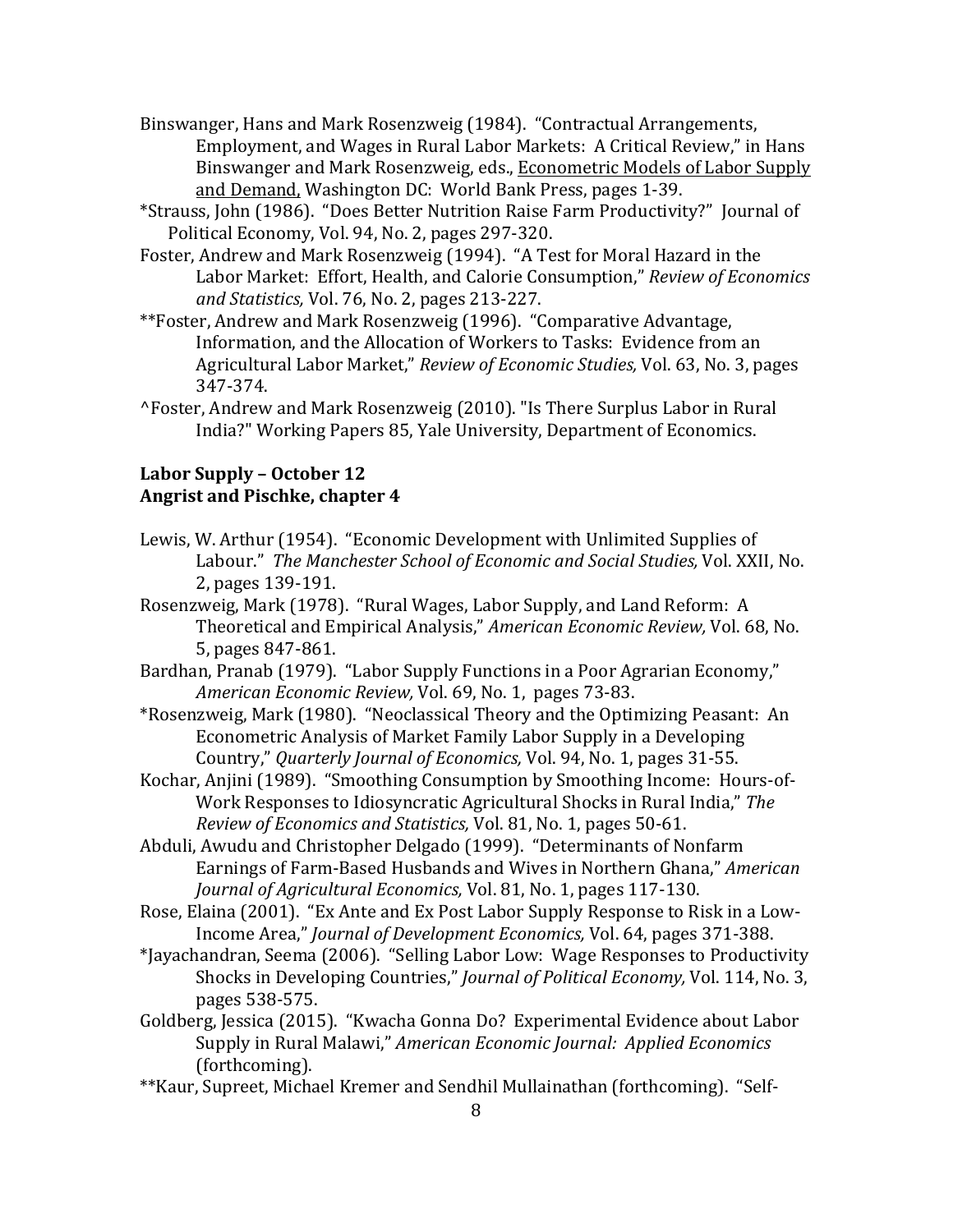Control at Work: Evidence from a Field Experiment," *Journal of Political Economy*.

Kaur, Supreet (2014). "Nominal Wage Rigidity in Village Labor Markets," Mimeo, Columbia University.

### **Labor Market Networks – October 14**

- Calvo-Armengol, A. and M. O. Jackson (2004). The Efects of Social Networks on Employment and Inequality," American Economic Review, Vol. 94, pages 426-454.
- Bryan, Gharad Dean Karlan, and Jonathan Zinman (2010). "Making the Most of the Friends you Have: Referrals and Enforcement in a Referrals Field Experiment," Mimeo, Yale University.
- Heath, Rachel (2011). "Why do Firms Hire Using Referrals? Evidence from Bangladeshi Garment Factories." Mimeo, University of Washington.
- \*Beaman, Lori and Jeremy Magruder (2012). "Who Gets the Job Referral? Evidence from a Social Networks Experiment," American Economic Review, Vol. 102, No. 7, pages 3574-93.
- **^Beaman, Lori, Niall Keleher and Jeremy Magruder (2013). "Do Job Networks** Disadvantage Women? Evidence from a Recruitment Experiment in Malawi," Northwestern University Institute for Policy Research Working Paper (WP-12-19).

#### **Migration – October 19**

- \*\*Harris, John and Michael Todaro (1970). "Migration, Unemployment, and Development: A Two Sector Analysis," American Economic Review, Vol. 60, pages 126-142.
- Lucas, Robert, and Oded Stark (1985). "Motivations to Remit: Evidence from Botswana," *Journal of Political Economy*, Vol. 93, No. 5, pages 901-918.
- \*Borjas, George (1987). "Self-Selection and the Earnings of Immigrants," *American Economic Review,"* Vol. 77, No. 4, pages 531-553.
- \*Munshi, Kaivan (2003). "Networks in the Modern Economy: Mexican Migrants in the U.S. Labor Market," Quarterly Journal of Economics, Vol. 118, No. 2, pages 549-597.
- Chiquiar, Daniel and Gordon Hanson (2005). "International Migration, Self-Selection, and the Distribution of Wages," Journal of Political Economy, Vol. 113, pages 239-281.
- Yang, Dean (2006). "Why do Migrants Return to Poor Countries? Evidence from Philippines Migrants' Responses to Exchange Rate Shocks," *Review of Economics and Statistics, Vol. 88, No. 4, pages 715–735.*
- McKenzie, David, John Gibson, and Steven Stillman (2010). "How Important Is Selection? Experimental vs. Non-Experimental Measures of the Income Gains from Migration," *Journal of the European Economic Association*, Vol. 8, No. 4, pages 913-945.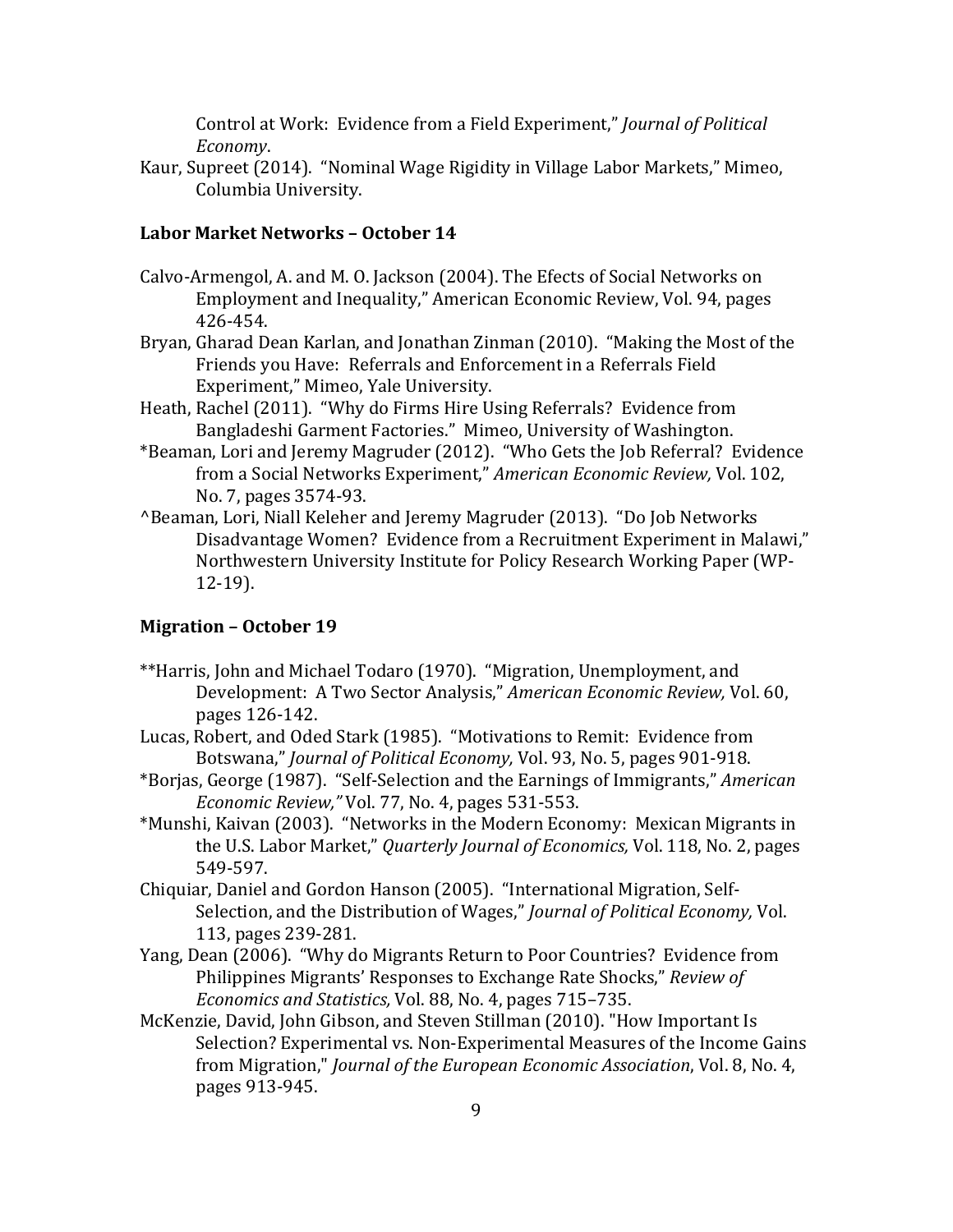- \*\*Gibson, John, David McKenzie, and Steven Stillman (2011). "The Impacts of International Migration on Remaining Household Members: Omnibus Results from a Migration Lottery Program," *The Review of Economics and Statistics*, Vol. 93, No. 3, pages 1297-1318.
- Gibson, John and David McKenzie (2011). "The Microeconomic Determinants of Emigration and Return Migration of the Best and Brightest: Evidence from the Pacific," *Journal of Development Economics*, Vol. 95, No. 1, pages 18-29.
- Ashraf, Nava, Diego Aycinena, Claudia Martinez, and Dean Yang (2013). "Savings in Transnational Households: A Field Experiment among Migrants from El Salvador," Mimeo, University of Michigan.
- \*Gharad Bryan, Shyamal Chowdhury and Ahmed Mushfiq Mobarak (2014). "Under-investment in a Profitable Technology: The Case of Seasonal Migration in Bangladesh," *Econometrica*.

### **5. Household bargaining (1 lecture – October 21)**

- McElroy, Marjorie and Mary Jean Horney (1981). "Nash-Bargained Household Decisions: Toward a Generalization of the Theory of Demand," *International Economic Review, Vol. 22, No. 2, pages 333-349.*
- \*Schultz, T. Paul (1990). "Testing the Neoclassical Model of Family Labor Supply and Fertility," *Journal of Human Resources*, Vol. 25, No. 4, pages 599-634.
- Thomas, Duncan (1990). "Intra-Household Resource Allocation: An Inferential Approach," *Journal of Human Resources*, Vol. 25, No. 4, pages 635-664.
- Chiappori, Pierre-Andre (1992). "Collective Labor Supply and Welfare," *Journal of* Political *Economy*, Vol. 100, No. 3, pages 437-467.
- Parish, William L. and Robert J. Willis (1993). "Daughters, Education, and Family Budgets: Taiwan Experiences," *Journal of Human Resources, Vol.* 28, No. 4, pages 863-898.
- Duflo, Esther (2003). "Grandmothers and Granddaughters: Old Age Pension and Intra-Household Allocation in South Africa," World Bank Economic Review, Vol. 17, No. 1, pages 1-25.
- \*\*Thomas, Duncan (1994). "Like Father, Like Son, or Like Mother, Like Daughter: Parental Education and Child Health," *Journal of Human Resources*, Vol. 29, No. 4, pages 950-988.
- \*Udry, Christopher (1996). "Gender, Agricultural Production, and the Theory of the Household," *Journal of Political Economy*, Vol. 104, No. 5, pages 1010-1146.
- ^Sivasankaran, Anitha (2014). "Work and Women's Marriage, Fertility and Empowerment: Evidence from Textile Mill Employment in India," Mimeo, Harvard University.

#### **MIDTERM EXAM – October 26**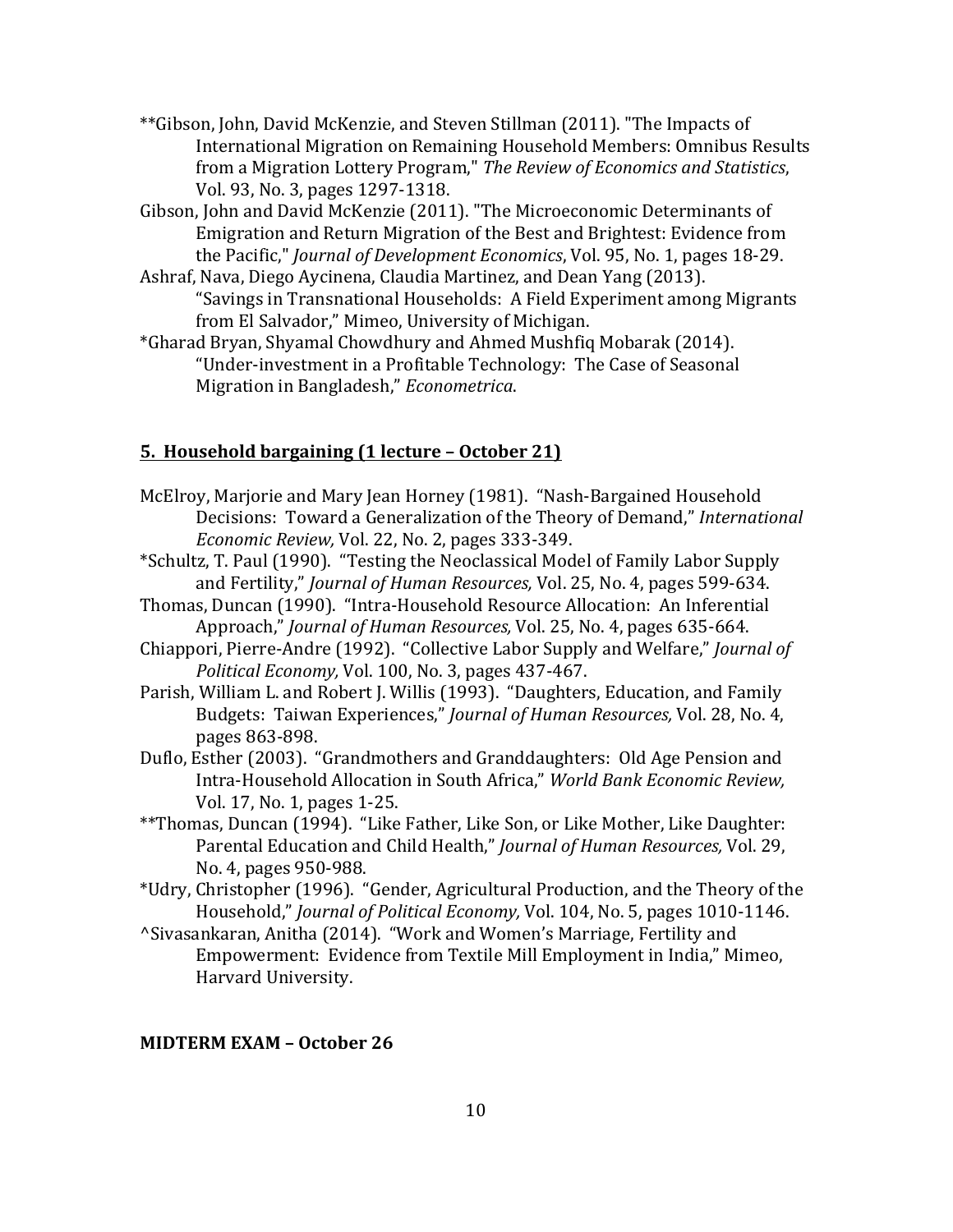#### **6. Human capital (4 lectures)**

## **Education – October 28** Angrist and Pischke, chapter 5

- \*\*Psacharopoulos, George (1994). "Returns to Investment in Education: A Global Update," World Development, Vol. 22, No. 9, pages 1325-1343.
- Rozenzweig, Mark (1995). "Why are there Returns to Schooling," *American Economic Review Papers and Proceedings,* Vol. 85, No. 2, pages 153-158.
- Foster, Andrew and Mark Rosenzweig (1996). "Technical Change and Human-Capital Returns and Investments: Evidence from the Green Revolution," *American Economic Review,* Vol. 86, No. 4, pages 931-953.
- Schultz, T. Paul (1999). "Health and Schooling Investments in Africa," *Journal of Economic Perspectives,* Vol. 13, No. 3, pages 67-88.
- Acemoglu, Daron and Joshua Angrist (2000). "How Large are the Social Returns to Education? Evidence from Compulsory School Attendance Laws," NEVER Macro Annual, No. 15.
- \*Duflo, Esther (2001). "Schooling and Labor Market Consequences of School Construction in Indonesia: Evidence from an Unusual Policy Experiment," *American Economic Review,* Vol. 91, No. 4, pages 795-813.
- Duflo, Esther (2002). "The Medium Run Effects of Educational Expansion: Evidence from a Large School Construction Program in Indonesia," NBER Working Paper 8710.
- \*Miguel, Ted and Michael Kremer (2004). "Worms: Identifying Impacts on Education and Health in the Presence of Treatment Externalities," *Econometrica,* Vol. 72, No. 1, pages 159-217.
- Duflo, Esther, Rema Hanna and Stephen Ryan (2010). "Incentives Work: Getting Teachers to Come to School," Mimeo, MIT.
- Jensen, Robert (2010). "The (Perceived) Returns to Education and the Demand for Schooling," *Quarterly Journal of Economics*, Vol. 125, No. 2, pages 515-548.
- Pugatch, Todd (2012). "Bumpy Rides: School to Work Transitions in South Africa," IZA Discussion Paper 6305.
- ^Ozier, Owen (2015). "The Impact of Secondary Schooling in Kenya: A Regression Discontinuity Analysis," World Bank WPS 7384.

# **Nutrition – November 2 Angrist and Pischke, chapter 7**

- \*Dasgupta, Partha and Debraj Ray (1986). "Inequality as a Determinant of Malnutrition and Unemployment: Theory," *Economic Journal*, Vol. 96, No. 384, pages 1011-1034.
- Behrman, Jere and Deolalikar, Anil (1987). "Will Developing Country Nutrition Improve with Income? A Case Study for Rural South India," *Journal of Political Economy, Vol. 95, No. 3, pages 492-507.*
- Strauss, John (1986). "Does Better Nutrition Raise Farm Productivity?" *Journal of*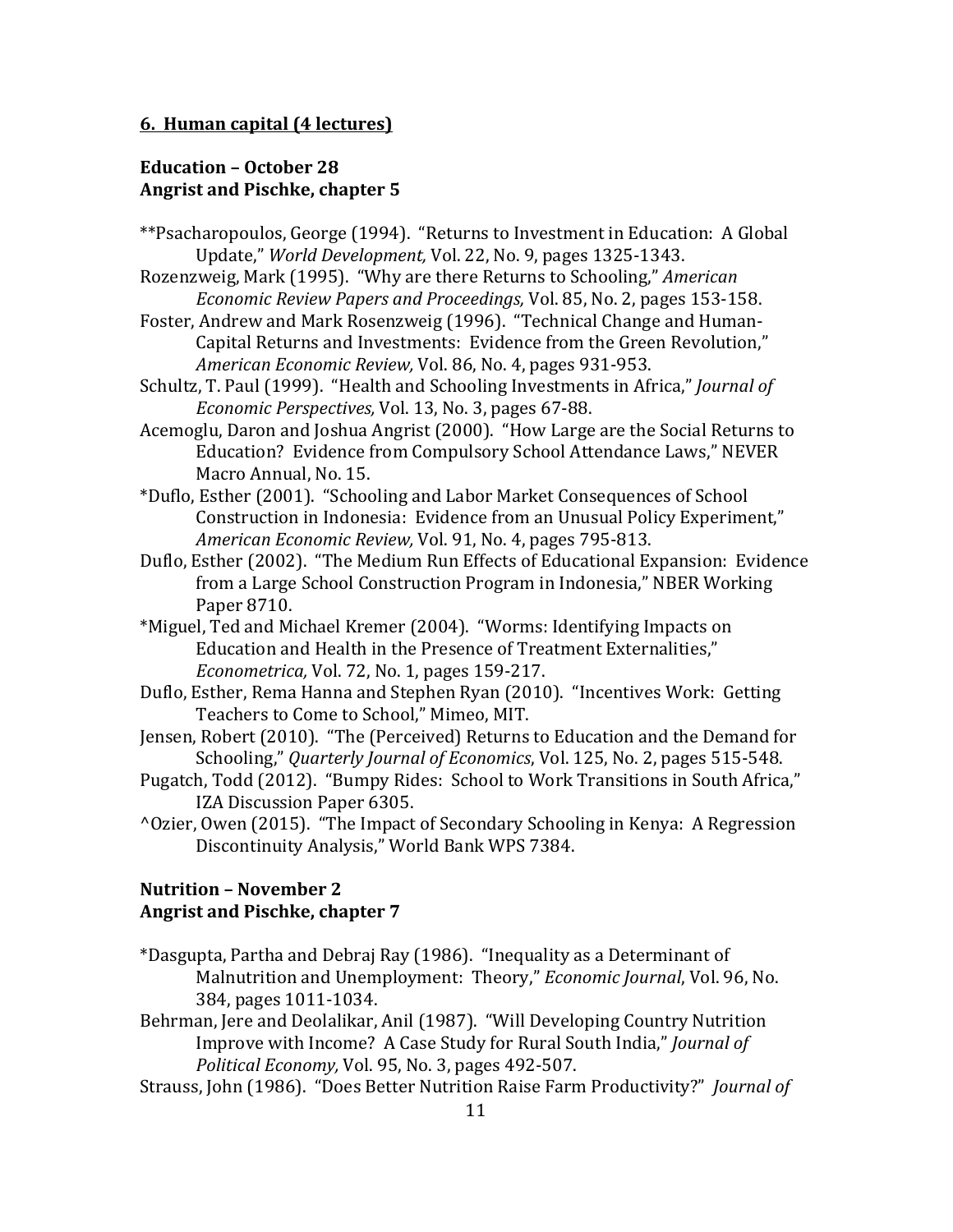*Political Economy,* Vol. 94, No. 2, pages 297-320.

- Subramanian, Shankar and Angus Deaton (1996). "The Demand for Food and Calories," *Journal of Political Economy*, Vol. 104, No. 1, pages 133-162.
- Strauss, John and Duncan Thomas (1998). "Health, Nutrition, and Economic Development," *Journal of Economic Literature*, Vol. 36, No. 2, pages 766-817.
- Thomas, Duncan and Elizabeth Frankenberg (2002). "Health, Nutrition, and Prosperity: A Microeconomic Perspective," Bulletin of the World Health *Organization,* Vol. 80, No. 2, pages 106-113.
- \*Jensen, Robert and Nolan Miller (2011). "Do Consumer Price Subsidies Really Improve Nutrition?" *Review of Economics and Statistics,* Vol. 93, No. 4, pages 1205-1223.
- ^Schofield, Heather (2014). "The Economic Costs of Low Caloric Intake: Evidence from India," Mimeo, Harvard University.

# **Health – November 4** Angrist and Pischke, chapter 8

- Strauss, John and Duncan Thomas (1995). "Human Resources: Empirical Modeling of Household and Family Decisions," Handbook of Development Economics, Vol. 3, No. 1, pages 1883-2023.
- Strauss, John and Duncan Thomas (1997). "Health and Wages: Evidence for Men and Women in Urban Brazil," *Journal of Econometrics*, Vol. 77, No. 1, pages 159-186.
- \*Deaton, Angus (2003). "Health, Inequality, and Economic Development." *Journal of Economic Literature,* Vol. 41, No. 1, pages 113-118.
- Case, Anne, Darren Lubotsky and Christina Paxson (2002). "Socioeconomic Status and Health in Childhood: The Origins of the Gradient," American Economic *Review, Vol.* 92, No. 5, pages 1308-1334.
- Bobonis, Gustavo, Edward Miguel and Charu Puri Sharma (2006). "Anemia and School Participation," *Journal of Human Resources*, Vol. 41, No. 4, pages 692-721.
- Bleakley, Hoyt (2007). "Disease and Development: Evidence from Hookworm Eradication in the American South," *Quarterly Journal of Economics*, Vol. 122, No. 1, pages 73-117.
- Thornton, Rebecca (2008). "The Demand for, and Impact of, Learning HIV Status." *American Economic Review*, Vol. 98, No. 5, pages 1829–63.
- \*Cohen, Jessica and Pascaline Dupas (2010). "Free Distribution or Cost Sharing? Evidence from a Randomized Malaria Prevention Experiment," *Quarterly Journal of Economics, Vol.* 125, No. 1, pages 1-45.
- Ashraf, Nava, James Berry, and Jesse M. Shapiro. 2010. "Can Higher Prices Stimulate Product Use? Evidence from a Field Experiment in Zambia." *American Economic Review*, Vol. 100, No. 5, pages 2383–2413.
- \*\*Dupas, Pascaline (2013). "Short-Run Subsidies and Long-Run Adoption of New Health Products: Evidence from a Field Experiment," *Econometrica*, forthcoming.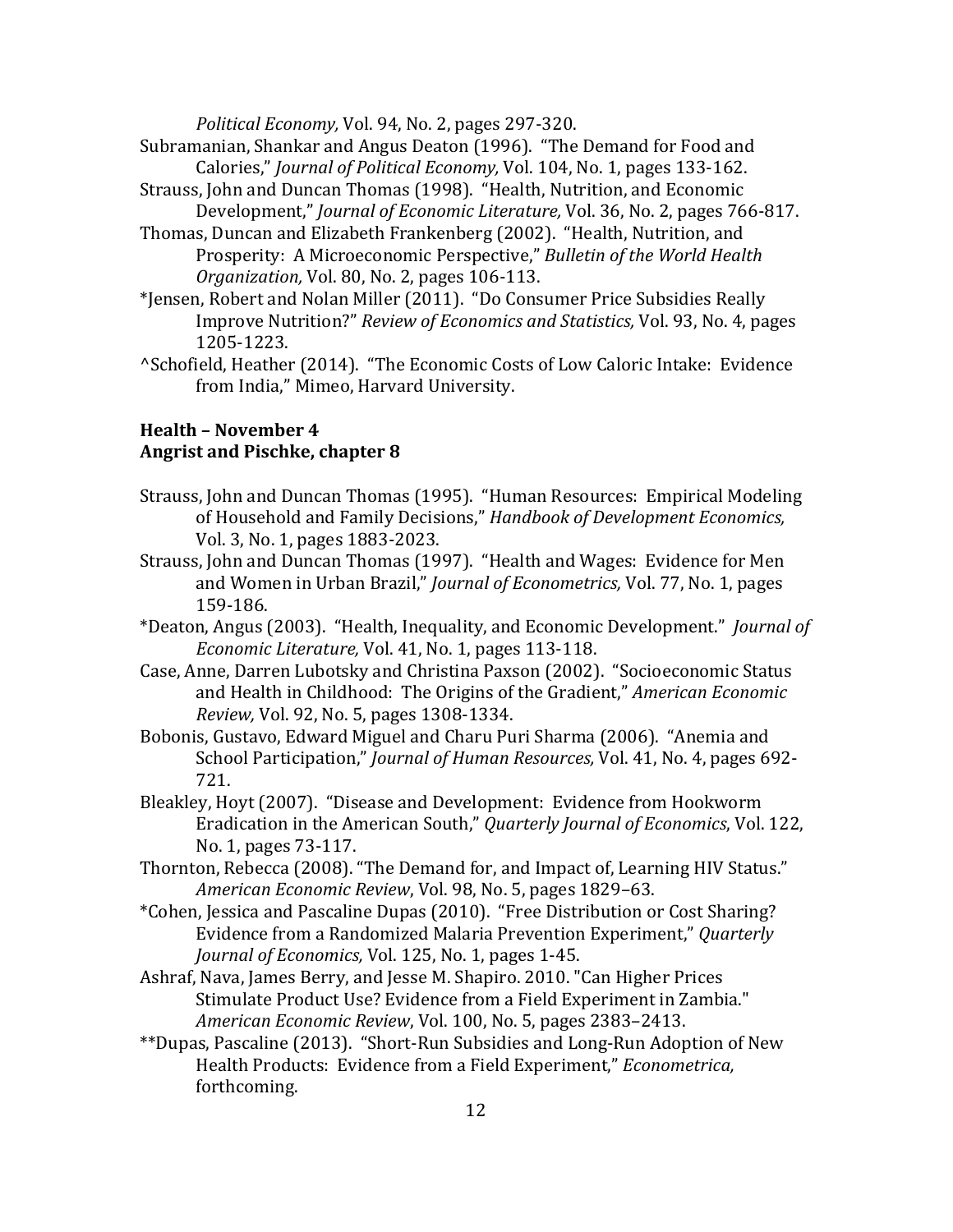Cohen, Jessica, Pascaline Dupas and Simone Schaner (2015). "Price Subsidies, Diagnostic Tests, and Targeting of Malaria Treatment," American Economic *Review, Vol.* 105, No. 2, pages 609-645.

#### **Unconditional and conditional CCTs – November 9**

- Case, Anne and Angus Deaton (1998). "Large Cash Transfers to the Elderly in South Africa," *Economic Journal*, Vol. 108, pages 1330-1361.Martinelli, Cesar and
- Susan Parker (2003). "Should Transfers to Poor Families be Conditional on School Attendance? A Household Bargaining Perspective," *International Economic Review, Vol.* 44, No. 2, pages 523-544.
- Bourguignon, François, Francisco H.G. Ferreira, and Phillippe G. Leite (2003). "Conditional Cash Transfers, Schooling, and Child Labor: Micro-Simulating Brazil's Bolsa Escola Program." The World Bank Economic Review, Vol. 17, No. 2, pages 229-254.
- \*Schultz, T. Paul (2004). "School Subsidies for the Poor: Evaluating the Mexican Progressa Poverty Program," *Journal of Development Economics, Vol. 74, No.* 1, pages 199-250.
- \*Baird, Sarah, and Craig Mcintosh and Berk Ozler (2011). "Cash or Condition? Evidence from a Cash Transfer Experiment," *Quarterly Journal of Economics*, Vol. 126, No. 4, pages 1709-1753.
- <sup>^</sup>Haushofer, Johannes and Jeremy Shapiro (2013). "Household Response to Income Changes: Evidence from an Unconditional Cash Transfer Program in Kenya," Mimeo, MIT.

# **7. Consumption smoothing and risk coping (3 lectures)**

# **Income and Consumption Smoothing - November 11**

- Paxson, Christina (1992). "Using Weather Variability to Estimate the Response of Savings to Transitory Income in Thailand," *American Economic Review*, Vol. 82, No. 1, pages 15-33.
- \*Rosenzweig, Mark and K. Wolpin (1993). "Credit Market Constraints, Consumption Smoothing and the Accumulation of Durable Production Assets in Low-Income Countries: Investments in Bullocks in India," *Journal of Political Economy, Vol.* 101, No. 2, pages 223-244.
- Rosenzweig, Mark and Hans Binswanger (1993). "Wealth, Weather Risk and the Composition and Profitability of Agricultural Investments," *Economic Journal*, Vol. 103, No. 416, pages 56-78.
- Morduch, Jonathan (1994). "Poverty and Vulnerability," American Economic Review, Vol. 84, No. 2, pages 221-224.
- \*Morduch, Jonathan (1995). "Income Smoothing and Consumption Smoothing," *Journal of Economic Perspectives, Vol.* 9, No. 3, pages 103-114.
- Deaton, Angus (1997). "Savings and Consumption Smoothing," Chapter 6 of The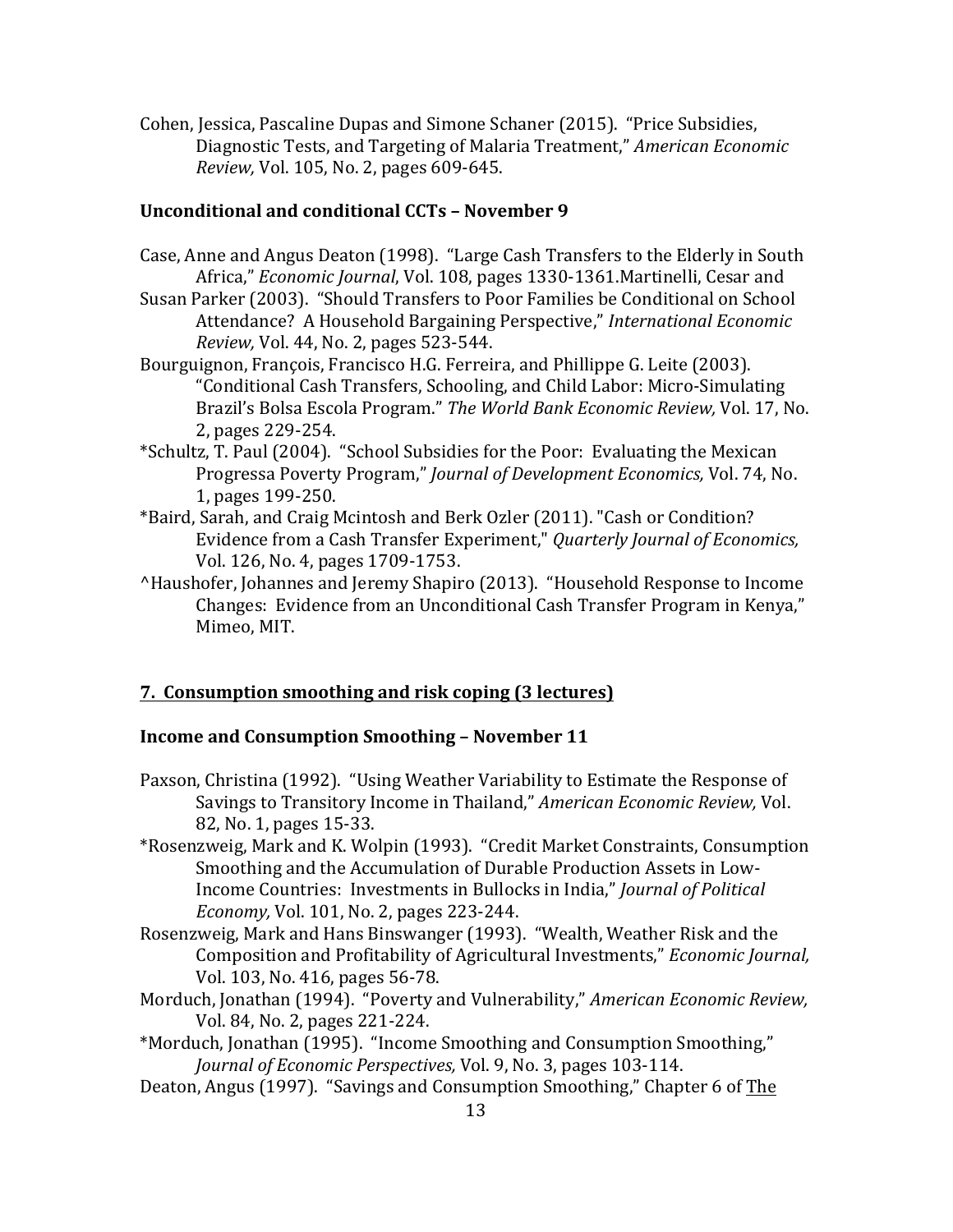Analysis of Household Surveys: Microeconometric Analysis for Development Policy.

- Fafchamps, Marcel, Chris Udry and Katie Czukas (1998). "Drought and Savings in West Africa: Are Livestock a Buffer Stock?" *Journal of Development Economics, Vol.* 55, No. 2, pages 273-306.
- Yang, Dean (2008). "Coping with Disaster: The impact of Hurricanes on International Financial Flows, 1970-2002," *B. E. Journal of Economic Analysis* and Policy, Vol. 8, No. 1, Article 13.

#### **Informal insurance and risk sharing - November 16**

- Rosenzweig, Mark and Oded Stark (1989). "Consumption Smoothing, Migration, and Marriage: Evidence from Rural India," *Journal of Political Economy*, Vol. 97, No. 4, pages 905-926.
- Fafchamps, Marcel (1992). "Solidarity Networks in Pre-Industrial Societies: Rational Peasants with a Moral Economy," *Economic Development and Cultural Change, Vol.* 41, No. 1, pages 147-174.
- Coate, Stephen and Martin Ravallion (1993). "Reciprocity without Commitment: Characterization and Performance of Informal Insurance Arrangements," *Journal of Development Economics, Vol.* 40, No. 1, pages 1-24.
- Udry, Christopher (1994). "Credit Markets in Northern Nigeria: Credit as Insurance in a Rural Economy," *World Bank Economic Review, Vol. 4, No. 3, pages 251-*269.
- \*Townsend, Robert (1994). "Risk and Insurance in Village India," *Econometrica,* Vol. 62, No. 3, pages 539-591.
- \*Ravallion, Martin and Shubham Chaudhuri (1997). "Risk and Insurance in Village India: Comment," *Econometrica*, Vol. 65, No. 1, pages 171-184.
- Ligon, Ethan (1998). "Risk Sharing and Information in Village Economies," *Review of Economic Studies, Vol.* 65, No. 4, pages 847-864.
- Platteau, Jean-Philippe (2000). Institutions, Social Norms, and Economic Development, Singapore: Harwood Academic Publishers.
- Baland, Jean-Marie, Catherine Guirkinger and Charlotte Mali (2011). "Pretending to Be Poor: Borrowing to Escape Forced Solidarity in Cameroon," *Economic Development and Cultural Change, Vol.* 60, No. 1, pages 1-16.
- \*\*Jakiela, Pamela and Owen Ozier (2015). "Does Africa Need a Rotten Kin Theorem? Experimental Evidence from Village Economies," Review of Economics *Studies,* forthcoming.
- Kinnan, Cynthia (2014). "Distinguishing Barriers to Insurance in Thai Villages," Mimeo, Northwestern University.
- Schaner, Simone (2015). "Do Opposites Detract? Intrahousehold Preference Heterogeneity and Inefficient Strategic Savings," American Economic Journal: Applied Economics, Vol. 7, No. 2, pages 135-174.
- ^Dupas, Pascaline, Anthony Keats, and Jonathan Robinson (2015). "The Effect of Savings Accounts on interpersonal Financial Relationships: Evidence from a Field Experiment in Rural Kenya," mimeo, Stanford University.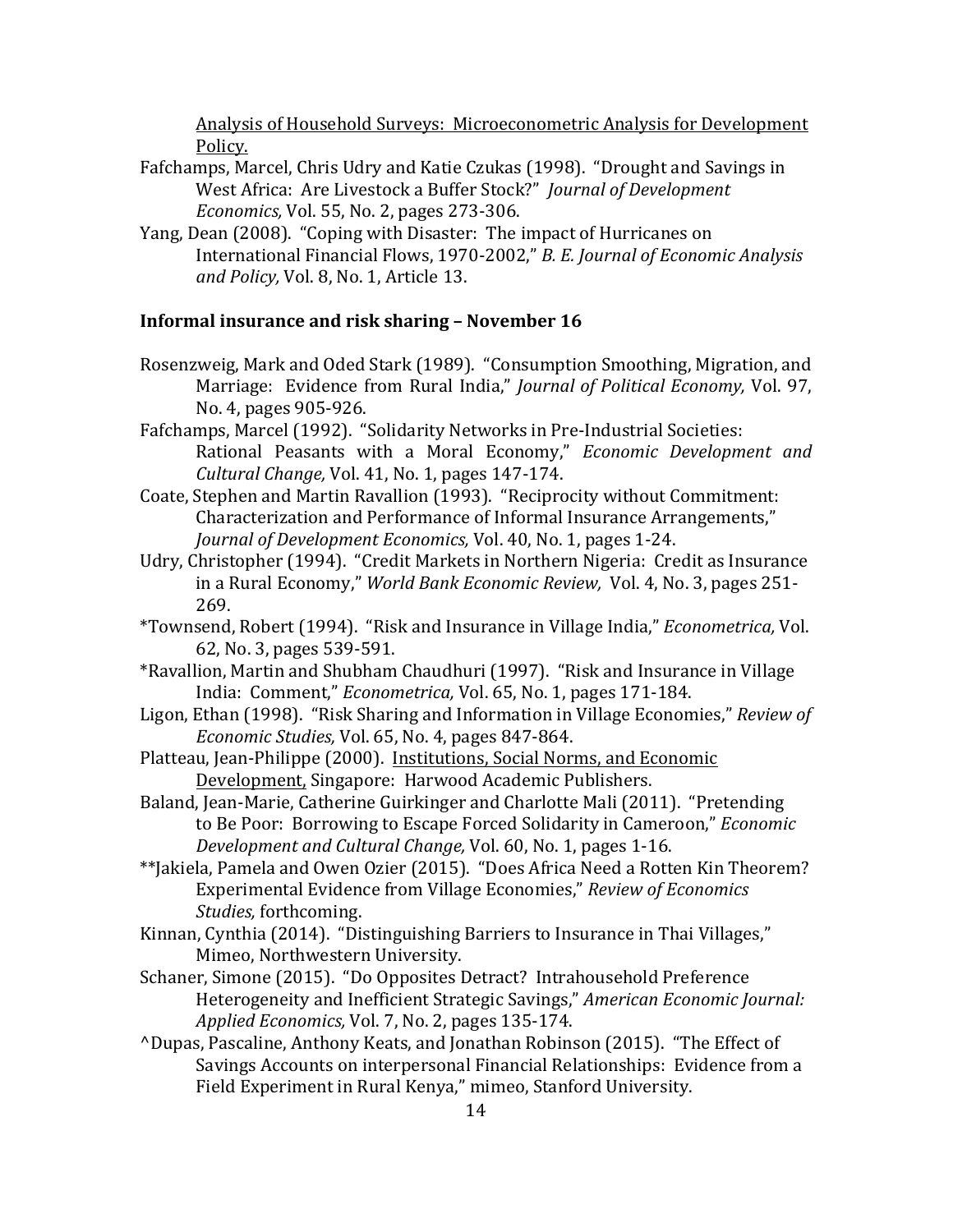#### **Insurance Markets - November 18**

- Gine, Xavier and Dean Yang (2009). "Insurance, Credit, and Technological Adoption: Field Experimental Evidence from Malawi," *Journal of Development Economics, Vol. 89, pages 1-11.*
- Gaurav, Sarthak, Shawn A. Cole, and Jeremy Tobacman (2011). "Marketing Complex Financial Products in Emerging Markets: Evidence from Rainfall Insurance in India," Supplement. *JMR, Journal of Marketing Research*, Vol. 48, pages S150– S162.
- \*^Mobarak, A. Mushfiq and Mark Rosenzweig (2012). "Selling Formal Insurance to the Informally Insured." Yale Economics Department Working Paper No. 97.
- \*Karlan, Dean, Robert Darko Osei, Isaac Osei-Akoto, and Christopher Udry (2014). "Agricultural Decisions after Relaxing Credit and Risk Constraints," *Quarterly Journal of Economics, Vol.* 129, No. 2, pages 697-652.

#### **8. Credit markets (4 lectures)**

### **Microcredit – November 23**

- \*Pitt, Mark and Shahidur Khandker (1988). "The Impact of Group-Based Credit Programs on Poor Households in Bangladesh: Does the Gender of Participants Matter?" *Journal of Political Economy*, Vol. 106, No. 5, pages 958-996.
- \*Morduch, Jonathan (1998). "Does Microfinance Really Help the Poor? New Evidence from Flagship Programs in Bangladesh," Mimeo, New York University.
- Pitt, Mark and Shahidur Khandker (1999). "Reply to ` Does Microfinance Really Help the Poor? New Evidence from Flagship Programs in Bangladesh'," Mimeo, Brown University.
- Ghatak, M. and T. Guinnane (1999). "The Economics of Lending with Joint Liability: A Review of Theory and Practice." *Journal of Development Economics*, Vol. 60, No. 1, pages 195-228.
- Ghatak, Maitreesh (1999). "Group Lending, Local Information, and Peer Selection," *Journal of Development Economics, Vol.* 60, No. 1, pages 27-50.
- \*\*Morduch, Jonathan (1999). "The Microfinance Promise," *Journal of Economic Literature,* Vol. 37, No. 4, pages 1569-1614.
- \*Karlan, Dean and Jonathan Zinman (2009). "Observing Unobservables: Identifying Information Asymmetries with a Consumer Credit Field Experiment," *Econometrica,* Vol. 77, No. 6, pages 1993-2008.
- Field, Erica, Rohini Pande, John Papp and Natalia Rigol (2013). "Does the Classic Microfinance Model Discourage Entrepreneurship among the Poor? Experimental Evidence from India," *American Economic Review*, Vol. 103, No. 6, pages 2196-2226.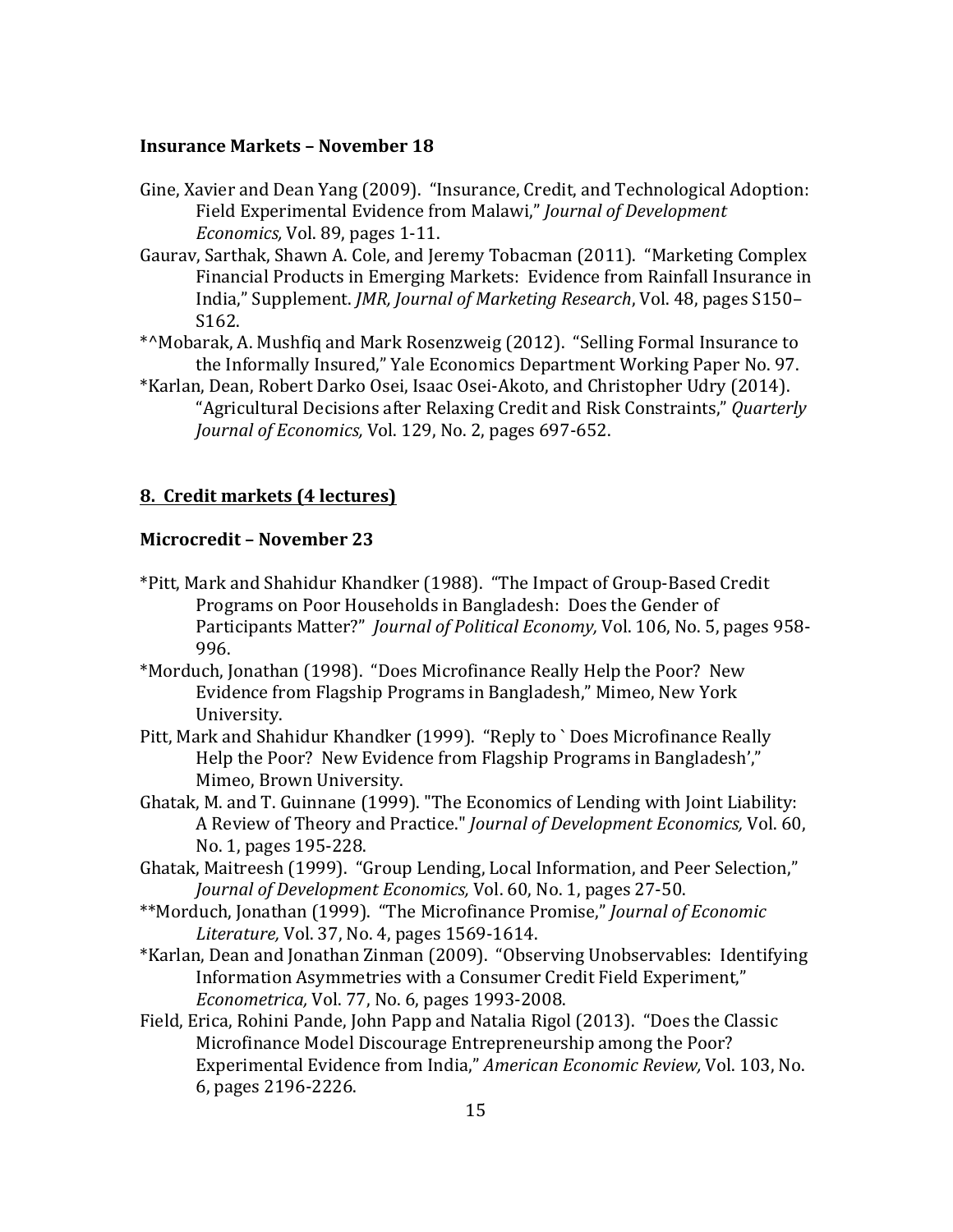- Giné, X. and D. Karlan (2014). "Group versus Individual Liability: Short and Long Term Evidence from Philippine Microcredit Lending Groups," Journal of *Development Economics,* Vol. 107, pages 66-83.
- Feigenberg, Benjamin, Erica Field and Rohini Pande (2013). "The Economic Returns to Social Interaction: Experimental Evidence from Microfinance," *Review of Economic Studies,* forthcoming.
- \*Baneriee, Abhijit, Esther Duflo, Rachel Glennerster, and Cynthia Kinnan (2015). "The Miracle of Microfinance? Evidence from a Randomized Evaluation," *American Economic Journal: Applied Economics, Vol. 7, No. 1, pages 22-53.*

# **Individual meetings to discuss term paper - November 25**

#### **Returns to capital – November 30**

- Banerjee, Abhijit and Kaivan Munshi (2004). "How Efficiently is Capital Allocated? Evidence from the Knitted Garmet Industry in Tirupur," *Review of Economic Studies, Vol.* 71, No. 1, pages 19-42.
- Angol, Santhosh and Christopher Udry (2008). "The Returns to Capital in Ghana," *American Economic Review: Papers and Proceedings,* Vol. 96, No. 2, pages 388-393.
- Banerjee, Abhijit and Esther Duflo (2008). "Do Firms Want to Borrow More? Testing Credit Constraints Using a Directed Lending Program," Mimeo, MIT.
- \*de Mel, Suresh, David McKenzie and Christopher Woodruff (2008). "Returns to Capital in Microenterprises: Evidence from a Field Experiment," *Quarterly Journal of Economics, Vol. 123, No. 4, pages 1329-1372.*
- ^Fafchamps, Marcel, David McKenzie, Simon R. Quinn, and Christopher Woodruff (2011). "When is Capital Enough to Get Female Microenterprises Growing? Evidence from a Randomized Experiment in Ghana," NBER Working Papers 17207.
- ^Fiala, Nathan (2014). "Stimulating Microenterprise Growth: Results from a Loan, Grants and Training Experiment in Uganda," Mimeo, University of Connecticut.

#### **Savings – December 2**

- \*\*Besley, Timothy, Stephen Coate, and Glenn Loury (1993). "The Economics of Rotating Savings and Credit Associations," American Economic Review, Vol. 83, No. 4, pages 792-810.
- Anderson, Siwan and Jean-Marie Baland (2002). "The Economics of ROSCAs and Intra-Household Resource Allocation," Quarterly Journal of Economics, Vol. 117, No. 3, pages 963-995.
- \*Burgess, Robin and Rohini Pande (2005). "Do Rural Banks Matter? Evidence from the Indian Social Banking Experiment," American Economic Review, Vol. 95, No. 3, pages 780-795.
- Dupas, Pascaline and Jonathan Robinson (2011). "Why Don't the Poor Save More?